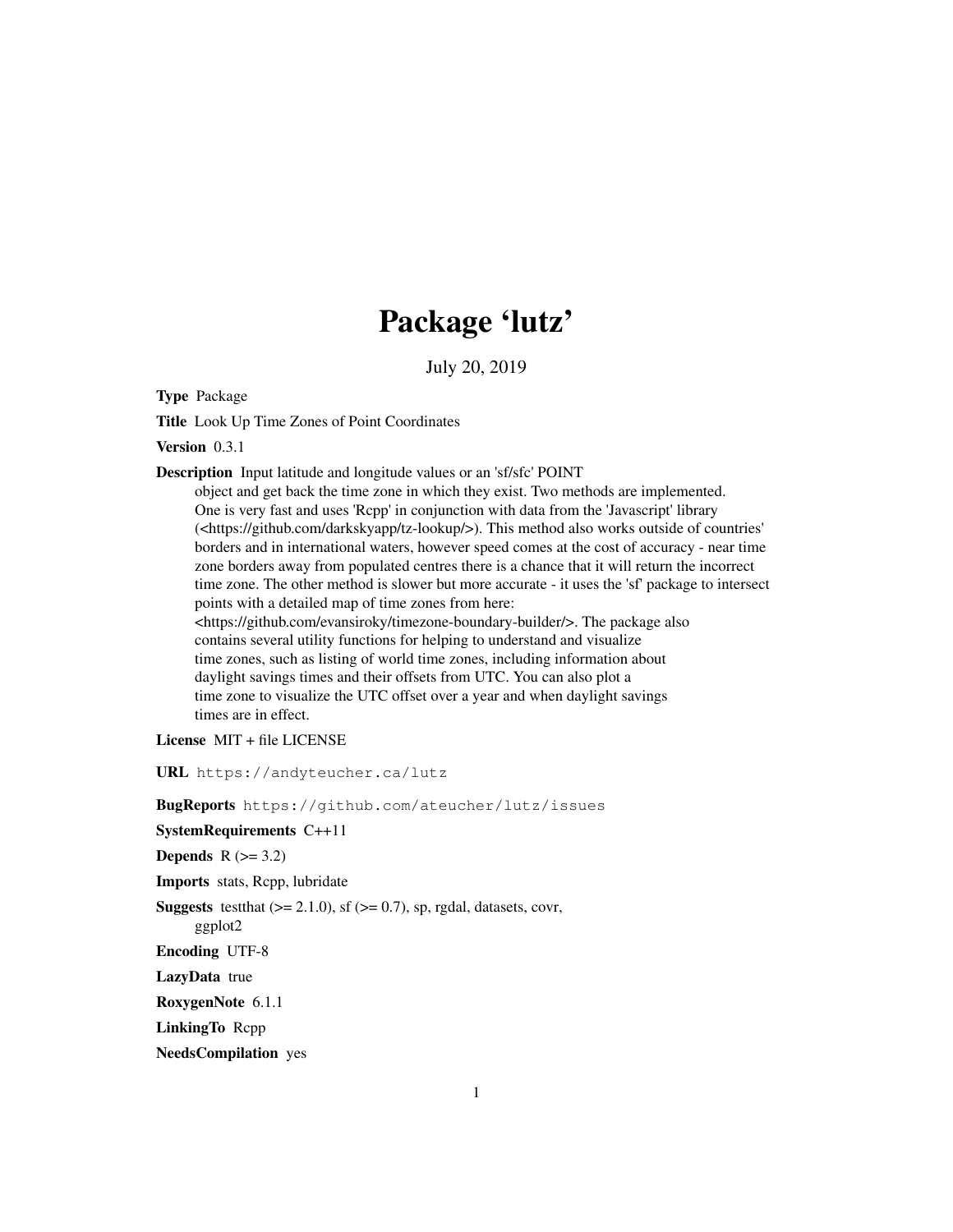Author Andy Teucher [aut, cre] (<https://orcid.org/0000-0002-7840-692X>), Bob Rudis [ctb] (<https://orcid.org/0000-0001-5670-2640>)

Maintainer Andy Teucher <andy.teucher@gmail.com>

Repository CRAN

Date/Publication 2019-07-19 22:10:03 UTC

# R topics documented:

Create a list of Time Zones

# Description

Output a list of time zone names, with daylight savings time and utc offset

### Usage

tz\_list()

# Value

A data.frame of all time zones on your system. Columns:

- tz\_name: the name of the time zone
- zone: time zone
- is\_dst: is the time zone in daylight savings time
- utc\_offset\_h: offset from UTC (in hours)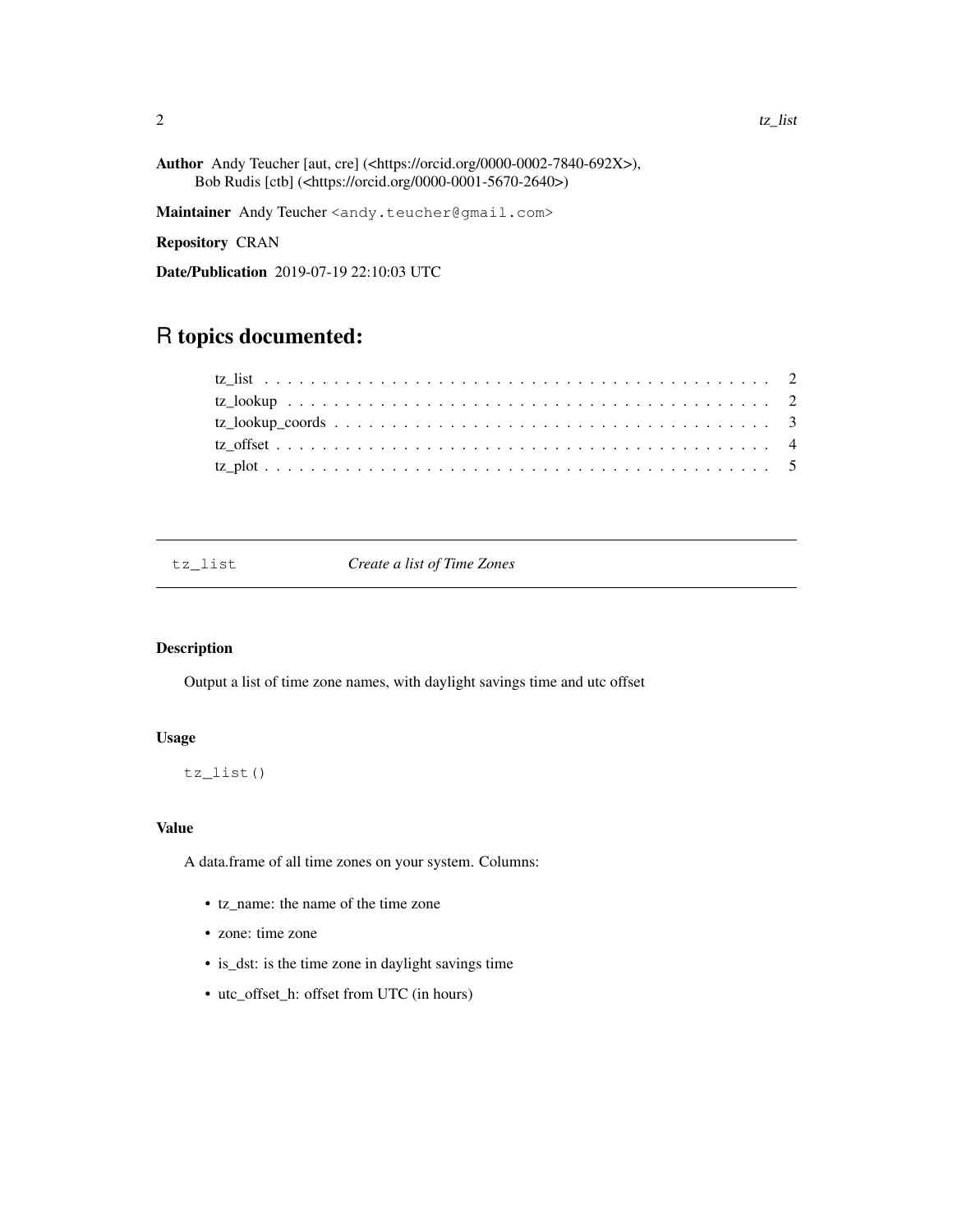#### Description

There are two methods - "fast", and "accurate". The "fast" version can look up many thousands of points very quickly, however when a point is near a time zone boundary and not near a populated centre, it may return the incorrect time zone. If accuracy is more important than speed, use method = "accurate".

#### Usage

```
tz\_\text{lookup}(x, \text{crs} = \text{NULL}, \text{method} = \text{"fast", \text{warn} = \text{TRUE}})
```
#### Arguments

| $\mathsf{x}$ | either an sfc or sf points or SpatialPoints (DataFrame) object                                                                                                                               |
|--------------|----------------------------------------------------------------------------------------------------------------------------------------------------------------------------------------------|
| crs          | the coordinate reference system: integer with the EPSG code, or character with<br>proj4string. If not specified (i.e., NULL) and x has no existing crs, EPSG: 4326<br>is assumed (lat/long). |
| method       | method by which to do the lookup. Either "fast" (default) or "accurate".                                                                                                                     |
| warn         | By default, if $method = "fast"$ a warning is issued about the potential for<br>inaccurate results. Set warn to FALSE to turn this off.                                                      |

#### Details

Note that there are some regions in the world where a single point can land in two different overlapping time zones. The "accurate" method includes these, and when they are encountered they are concatenated in a single string, separated by a semicolon. The data used in the "fast" method does not include overlapping time zones at this time.

#### Value

character vector the same length as x specifying the time zone of the points.

#### Examples

```
if (require("sf")) {
state_pts <- lapply(seq_along(state.center$x), function(i) {
 st_point(c(state.center$x[i], state.center$y[i]))
})
state_centers_sf <- st_sf(st_sfc(state_pts))
state_centers_sf$tz <- tz_lookup(state_centers_sf)
```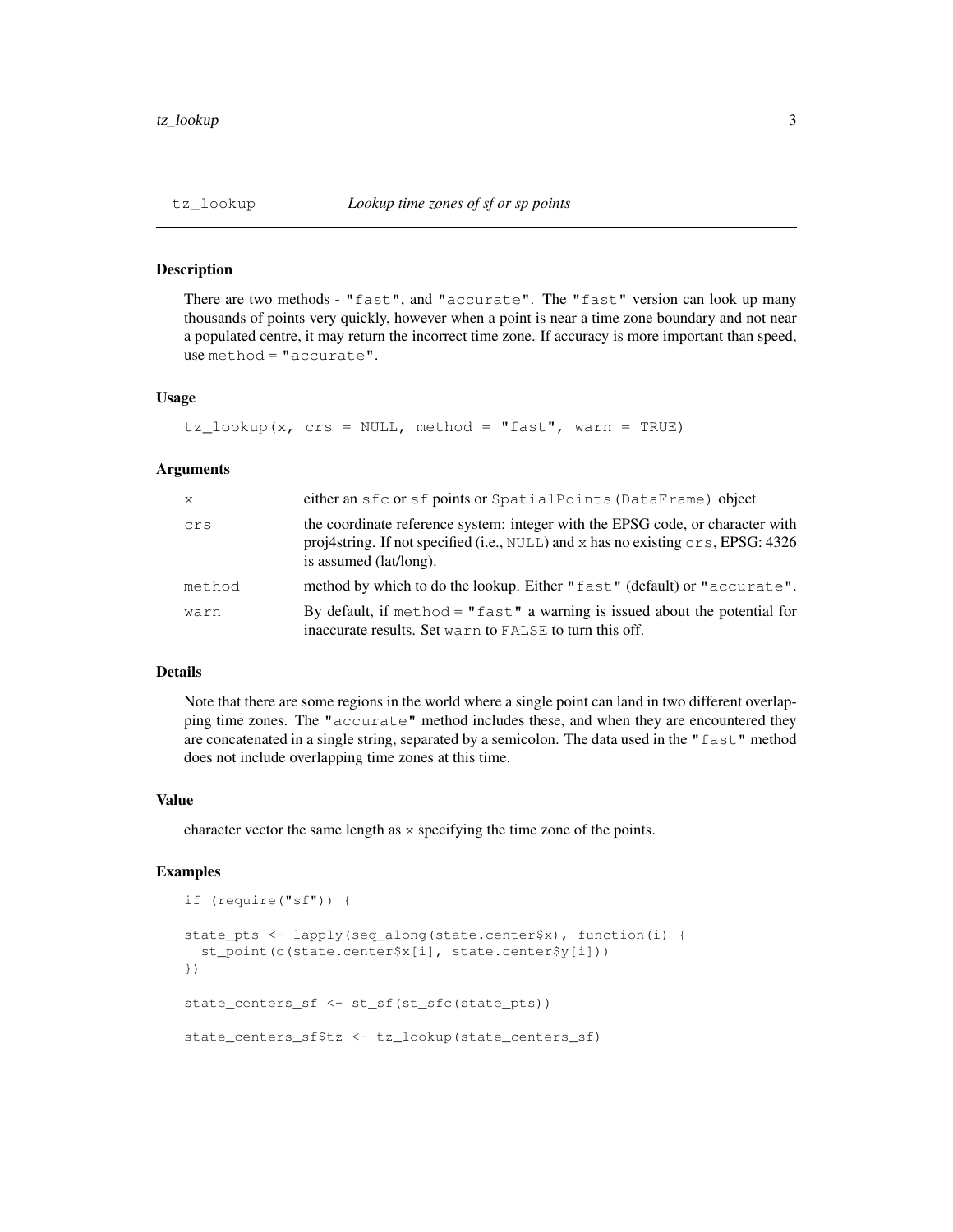```
plot(state_centers_sf[, "tz"])
}
```
tz\_lookup\_coords *Lookup time zones of lat/long pairs*

#### Description

There are two methods - "fast", and "accurate". The "fast" version can look up many thousands of points very quickly, however when a point is near a time zone boundary and not near a populated centre, it may return the incorrect time zone. If accuracy is more important than speed, use method = "accurate".

# Usage

tz\_lookup\_coords(lat, lon, method = "fast", warn = TRUE)

#### Arguments

| lat    | numeric vector of latitudes                                                                                                             |
|--------|-----------------------------------------------------------------------------------------------------------------------------------------|
| lon    | numeric vector of longitudes the same length as x                                                                                       |
| method | method by which to do the lookup. Either "fast" (default) or "accurate".                                                                |
| warn   | By default, if $method = "fast"$ a warning is issued about the potential for<br>inaccurate results. Set warn to FALSE to turn this off. |

#### Value

character vector the same length as x and y specifying the time zone of the points.

# Examples

```
tz_lookup_coords(42, -123)
tz_lookup_coords(lat = c(48.9, 38.5, 63.1, -25), lon = c(-123.5, -110.2, -95.0, 130))
```